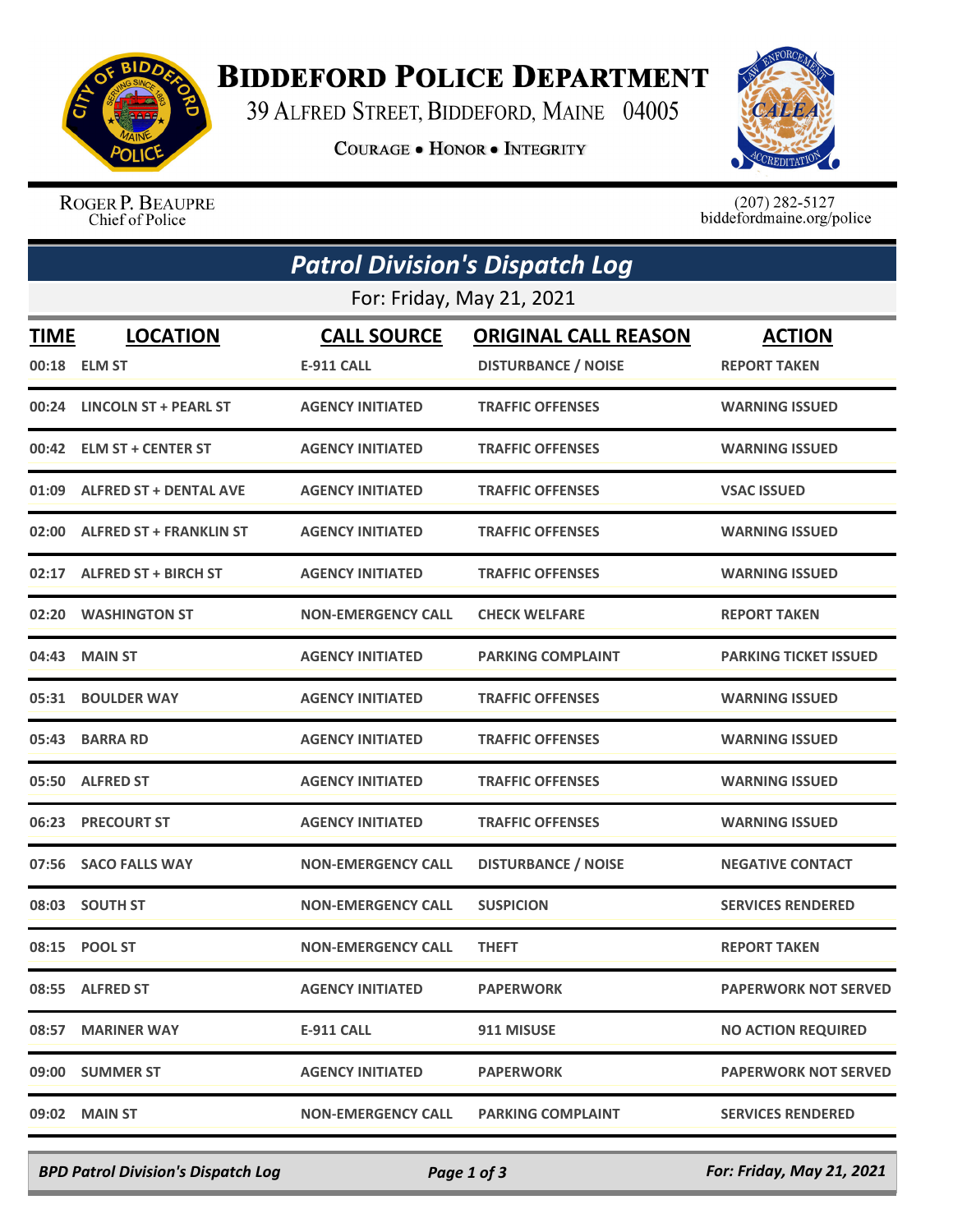| <b>TIME</b> | <b>LOCATION</b>                | <b>CALL SOURCE</b>                                                          | <b>ORIGINAL CALL REASON</b>                                                             | <b>ACTION</b>               |
|-------------|--------------------------------|-----------------------------------------------------------------------------|-----------------------------------------------------------------------------------------|-----------------------------|
|             | 09:14 ELM ST                   | <b>AGENCY INITIATED</b>                                                     | <b>PAPERWORK</b>                                                                        | <b>PAPERWORK NOT SERVED</b> |
|             | 09:43 ALFRED ST                | <b>WALK-IN AT STATION</b>                                                   | <b>COURT ORDERED CHECK IN</b>                                                           | <b>DISPATCH HANDLED</b>     |
| 10:00       | <b>SUMMER ST</b>               | <b>NON-EMERGENCY CALL</b>                                                   | <b>VIOL PROTECTION FROM HARASS</b>                                                      | <b>NO VIOLATION</b>         |
| 10:13       | <b>BACON ST</b>                | <b>NON-EMERGENCY CALL</b>                                                   | <b>CRIMINAL MISCHIEF</b>                                                                | <b>SERVICES RENDERED</b>    |
|             | 10:26 ELM ST                   | <b>NON-EMERGENCY CALL</b>                                                   | <b>DOMESTIC COMPLAINTS</b>                                                              | <b>UNFOUNDED</b>            |
|             | 10:30 WENTWORTH ST + SMALLS CT | <b>NON-EMERGENCY CALL</b>                                                   | <b>CHECK WELFARE</b>                                                                    | <b>UNFOUNDED</b>            |
| 10:35       | <b>ANDREWS RD</b>              | <b>E-911 CALL</b>                                                           | 911 MISUSE                                                                              | <b>SERVICES RENDERED</b>    |
|             | 10:53 BACON ST                 | <b>NON-EMERGENCY CALL</b>                                                   | <b>HARASSMENT</b>                                                                       | <b>SERVICES RENDERED</b>    |
|             | 11:14 CLEAVES ST               | <b>NON-EMERGENCY CALL</b>                                                   | <b>PARKING COMPLAINT</b>                                                                | <b>VEHICLE TOWED</b>        |
|             | 12:05 ALFRED ST                | <b>E-911 CALL</b>                                                           | <b>DISTURBANCE / NOISE</b>                                                              | <b>REPORT TAKEN</b>         |
|             | 13:51 ALFRED ST                | <b>E-911 CALL</b>                                                           | 911 MISUSE                                                                              | <b>NEGATIVE CONTACT</b>     |
| 14:02       | <b>GUINEA RD</b>               | <b>E-911 CALL</b>                                                           | 911 MISUSE                                                                              | <b>SERVICES RENDERED</b>    |
| 14:04       | <b>BIRCH ST</b>                | <b>WALK-IN AT STATION</b>                                                   | <b>THEFT</b>                                                                            | <b>REPORT TAKEN</b>         |
| 14:06       | <b>MAIN ST</b>                 | <b>E-911 CALL</b>                                                           | <b>CRIM THREAT / TERRORIZING</b>                                                        | <b>REPORT TAKEN</b>         |
| 14:33       | <b>GRAHAM ST</b>               | <b>E-911 CALL</b>                                                           | <b>ANIMAL COMPLAINT</b>                                                                 | <b>SERVICES RENDERED</b>    |
| 14:45       | <b>MT PLEASANT ST</b>          | <b>NON-EMERGENCY CALL</b>                                                   | <b>CHECK WELFARE</b>                                                                    | <b>SERVICES RENDERED</b>    |
|             | 14:52 PROSPECT ST              | <b>E-911 CALL</b>                                                           | <b>CIVIL COMPLAINT</b>                                                                  | <b>CIVIL COMPLAINT</b>      |
|             | 14:54 PROSPECT ST              | <b>E-911 CALL</b>                                                           | <b>CIVIL COMPLAINT</b>                                                                  | <b>NO ACTION REQUIRED</b>   |
|             | 15:27 BOULDER WAY              | <b>E-911 CALL</b>                                                           | <b>DISABLED VEHICLE</b>                                                                 | <b>SERVICES RENDERED</b>    |
|             | 16:22 MT VERNON ST             | <b>AGENCY INITIATED</b>                                                     | <b>CIVIL COMPLAINT</b>                                                                  | <b>CIVIL COMPLAINT</b>      |
|             | 16:48 MT VERNON ST             | <b>AGENCY INITIATED</b><br>CHARGE: THEFT BY UNAUTHORIZED TAKING OR TRANSFER | <b>PAPERWORK</b><br>OFFENDER: STEPHANIE LEIGH HALE  AGE: 28  RESIDENT OF: BIDDEFORD, ME | <b>SUMMONS ISSUED</b>       |
|             | 16:49 HILL ST                  | <b>NON-EMERGENCY CALL</b>                                                   | <b>CHECK WELFARE</b>                                                                    | <b>NO ACTION REQUIRED</b>   |
|             | 17:30 GRAYSON ST               | <b>NON-EMERGENCY CALL</b>                                                   | <b>CODES ENFORCEMENT</b>                                                                | <b>NO ACTION REQUIRED</b>   |
|             | 17:33 POOL ST                  | <b>AGENCY INITIATED</b>                                                     | <b>ASSIST OTHER AGENCY</b>                                                              | <b>SERVICES RENDERED</b>    |
|             | 17:45 RUGBY ST                 | <b>NON-EMERGENCY CALL</b>                                                   | <b>PARKING COMPLAINT</b>                                                                | <b>WARNING ISSUED</b>       |
|             |                                |                                                                             |                                                                                         |                             |

*BPD Patrol Division's Dispatch Log Page 2 of 3 For: Friday, May 21, 2021*